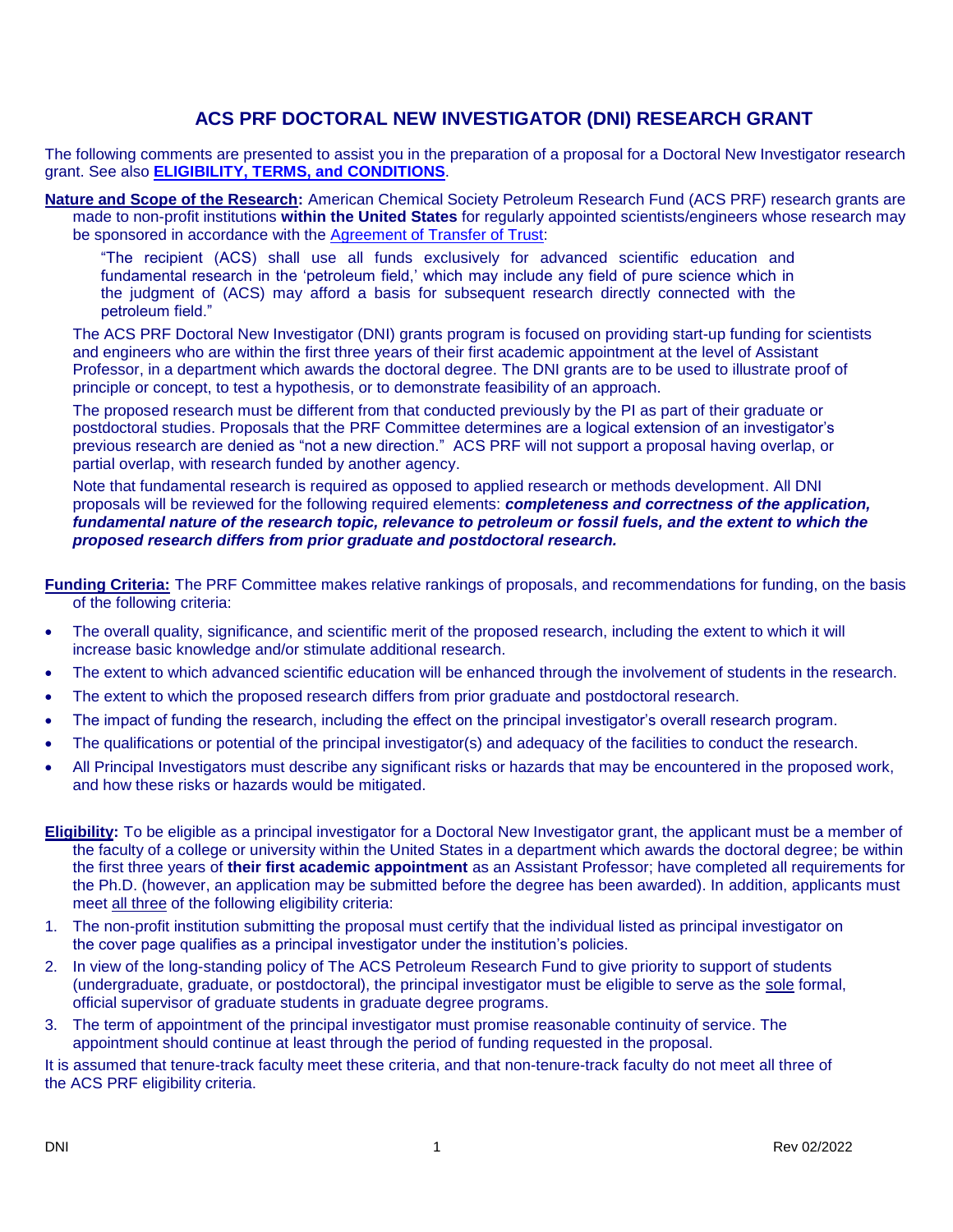- **Budget:** The PRF Committee requires that at least 60 percent of the total budget be devoted to support the education and training of students (graduate students, undergraduates, and/or postdoctoral fellows). See item 4 below for details. A budget justification is required in the online application. If you have any questions about allowable budget allocations, please contact the appropriate Program Manager **before** submitting a proposal. For proposals that are funded, the budget becomes part of the grant agreement. Revisions to the grant budget can only be made **with prior approval** of ACS PRF.
- 1. *Request*: Proposals request \$110,000 for two grant years. The total budget may be divided among years according to the needs of the project. The ACS PRF budget year extends from September 1 to August 31. The first grant year may begin earlier than September 1, but must start on the first day of a month and end on August 31 of the following year. **A starting date earlier than September 1 will result in a first budget period longer than twelve months.**
- 2. *Excluded Charges:* No overhead costs may be charged. Secretarial and/or administrative salaries are considered part of regular departmental expenses and should not be included in proposal budgets or charged against the grant. Funds **may not** be used to support laboratory technicians, contractors, consultants, or visiting faculty.
- 3. *Principal Investigator Stipend:* The proposed budget may include a contribution to the principal investigator's summer salary, with an upper limit of \$8,000 per grant year, **including fringe benefits**, to a maximum of \$16,000. This limit **does not** change as a result of time extensions.
- 4. *Support of Students:* Total student support must be at least 60% of the grant budget. Students are defined as graduate students, undergraduates, and/or postdoctoral fellows. Student support categories include stipends/salaries/benefits, graduate tuition, and Field Work. Field Work expenses may include transportation, lodging, etc., and must be described in the budget justification.
- 5. *Travel:* A maximum of \$2,000 per grant year, or \$4,000 total, may be budgeted for conference travel. This limit does *not* change as a result of time extensions. Support of student travel to scientific meetings is encouraged. Note that scientific work performed away from the home institution is considered field work and is budgeted separately.
- 6. *Capital Equipment:* Requests for capital equipment on DNI grant proposals **are discouraged**. However, a limited amount of capital equipment funds (≤ \$5,000) may be included in the proposed budget, with justification and description of institutional cost-matching (if any) in the budget justification.
- **Carryover and Time Extensions**: Funds that are unexpended at the end of an annual grant period may be carried forward into the next period in the same budget category. If unexpended funds remain in the grant account at the expiration of the original grant period, an extension of time without commitment of additional funds may be requested. A maximum of two one-year time extensions may be approved provided reporting requirements are up to date.

## **Proposal Submission:**

- 1. *Format:* A complete proposal consists of the following material, submitted through the submission website for DNI proposals at [www.acsprf.org:](https://www.acs.org/content/acs/en/funding/grants/petroleum-research-fund.html)
	- a. Web-Submitted Information: The following information is entered as part of your online application, on the proposal submission website: Signature pages, budget and budget justification; Principal Investigator contact information; title of proposed research; abstract; petroleum relevance statement; safety statement; suggested reviewers; PI education and experience; current and pending research support; publications and presentations; collaborations (if any); and technical proposal.
	- b. Signed Pages: A cover page and a budget page are generated from the information entered by the applicant for signatures of the Principal Investigator and the Institutional Representative. The applicant must download the pages, obtain all signatures, and upload the signed documents into the system. If the proposal is funded, the budget will become the approved grant budget. Any revisions to the approved budget require prior approval of PRF.
	- **c.** Technical proposal: The technical proposal is submitted as a single PDF file, including the scientific text of the narrative, references cited, figures, and tables. The text body may not exceed 4,000 words, double-spaced, in 12 point font (Times Roman, Arial, or Courier), with 1-inch margins, with a word count entered at the end of the narrative text.
- 2. *Page Order:* Number the pages of your proposal in the footer. No institutional cover letter is required; if one is included, please place it after the references.
- 3. *Length Restrictions*: The abstract of the proposal should not exceed 250 words. Submissions that exceed the 4,000 word limit for the technical proposal will not be considered.
- 4. *Limitations*: An investigator may have only one active ACS PRF grant, or proposal under consideration, at any time. A new investigator is limited to three DNI applications considered and/or one DNI grant funded in their career. An investigator may submit only one research proposal for consideration at a PRF Committee meeting.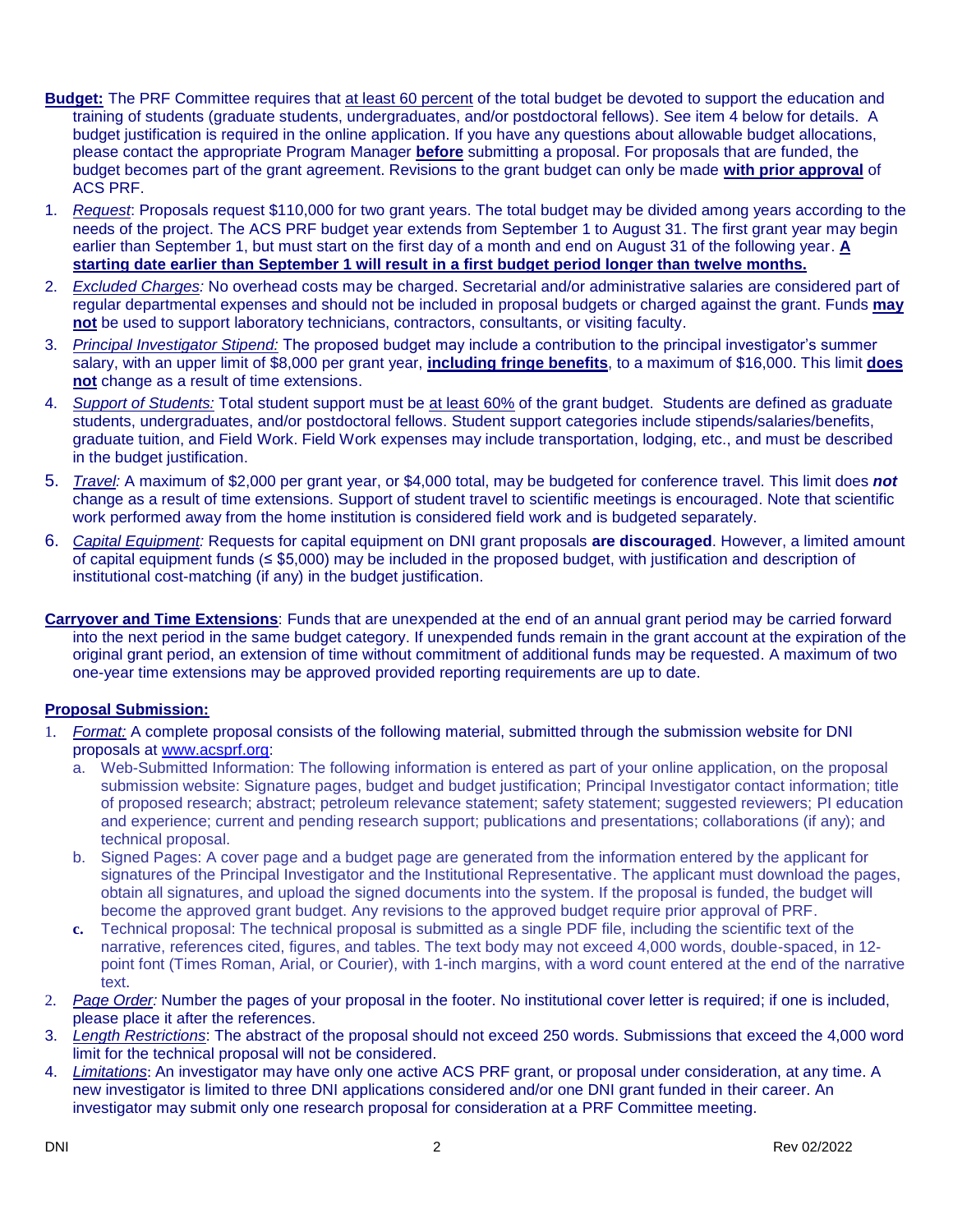- 5. *Petroleum Relevance Statement*: A 100-word statement of petroleum relevance (*i.e.*, How is the proposal "fundamental research in the petroleum field"?) is required as part of the proposal submission. This statement is entered in the Web submission portal, before the PDF of the proposal is uploaded.
- 6. *Safety Statement*: All principal investigators must describe any significant risks or hazards that may be encountered in the proposed work, and how these risks or hazards would be mitigated. Web links to relevant references, and examples of risk assessments and mitigation strategies, are at [www.acs.org/safety](http://www.acs.org/safety) and also on the PRF [website.](https://www.acs.org/content/acs/en/funding/grants/petroleum-research-fund.html)
- 7. *References Cited:* Include the **names of all authors (do not use et. al.), complete article title, journal title, year of publication, volume number (if any), and pages of cited article.** For example: Dunn, D.A., Lee, B.I., Fahr, A., and Clancy, T.C., Characterization and Analysis of Oil-Shale Kerogen from West Virginia. *Journal of Petroleum Chemistry*, 2015, Volume 16, 200-215.
- 8. *Suggested Reviewers*: The Principal Investigator must submit the names and addresses (including email) of at least six suggested reviewers who are experts in the field of the proposed research. This may not include former research mentors, students, collaborators, or colleagues at the PI's current or former institutions. Also, do not list names of any reviewers whom you have suggested in any previous proposal, submitted to ACS PRF within the past four years.
- 9. *Additional Material*: **If this is a resubmission of a previously denied proposal, you will need to answer the question "What has been changed in this revised version?" in the online submission form.** This information is just for the use of the Program Manager and the PRF Science Panel members, so it is **not** to be included in the proposal document. "Revised and resubmitted" proposals are sent to a different set of reviewers than those asked to evaluate the initial proposal.

Principal lnvestigators must keep the ACS PRF office advised of the status of applications for research support at other agencies while your proposal is under consideration by The ACS Petroleum Research Fund. The ACS Petroleum Research Fund reserves the right to scan proposals for plagiarism.

## **Checklist of Common Errors - Please Review Carefully Before Submitting a Proposal**

Most unsuccessful proposals have problems with one or more of the following criteria. If in doubt, please call ACS PRF (202-872-4481) or email the appropriate Program Manager well before the submission deadline. Program Managers and their email addresses are listed on the [Contact PRF](https://www.acs.org/content/acs/en/funding/grants/petroleum-research-fund/contact.html) page of our website [\(www.acsprf.org\)](https://www.acs.org/content/acs/en/funding/grants/petroleum-research-fund.html).

- 1. **Topic outside the scope of ACS PRF.** Research topics within all areas considered by the PRF Committee are listed in the [PRF Science Panels and Areas of Research Support](https://www.acs.org/content/acs/en/funding/grants/petroleum-research-fund/about/research-areas.html) page of on our [website.](https://www.acs.org/content/acs/en/funding/grants/petroleum-research-fund.html)
- 2. **Missing or insufficient statement of petroleum relevance** (*i.e.,* How is the proposal "advanced scientific education and fundamental research in the 'petroleum field'?" **with the definition of 'petroleum field' in the downloadable "Agreement of Transfer of Trust" document**.) This petroleum relevance statement is entered on the online submission page before the technical proposal is uploaded.
- 3. **Incomplete application.** All proposals must be received, in complete and final form, by the stipulated deadline. No late submissions, additions, or document substitutions are allowed after the deadline. Proposals submitted in February-March will be considered at the October PRF Committee meeting; submissions in September-October will be considered in May of the next year.
- 4. **Budget for the wrong amount (must be \$110,000).** If necessary to make the total request equal to the stipulated amount, add the "extra dollars" to the student support categories, or to the Supplies and Services budget.
- 5. **Insufficient student support.** The PRF Committee requires at least 60 percent of the total budget be devoted to support the education and training of students (graduate students, undergraduates, and/or post-doctoral fellows).
- 6. **Principal Investigator salary over the maximum allowable amount of \$8,000 per year (***this amount includes fringe benefits***).** The limit on PI Salary does not change as a result of any no-cost time extensions.
- 7. **Travel budget over the maximum allowable amount of \$2,000 per year.** This is travel to meetings or symposia, to present research results. Travel to obtain data is part of the "Field Work" budget category.
- 8. **Proposal longer than 4,000 words, double-spaced in 12-point font.** The word count is entered at the end of the proposal narrative. Proposals that exceed this limitation will not be considered.